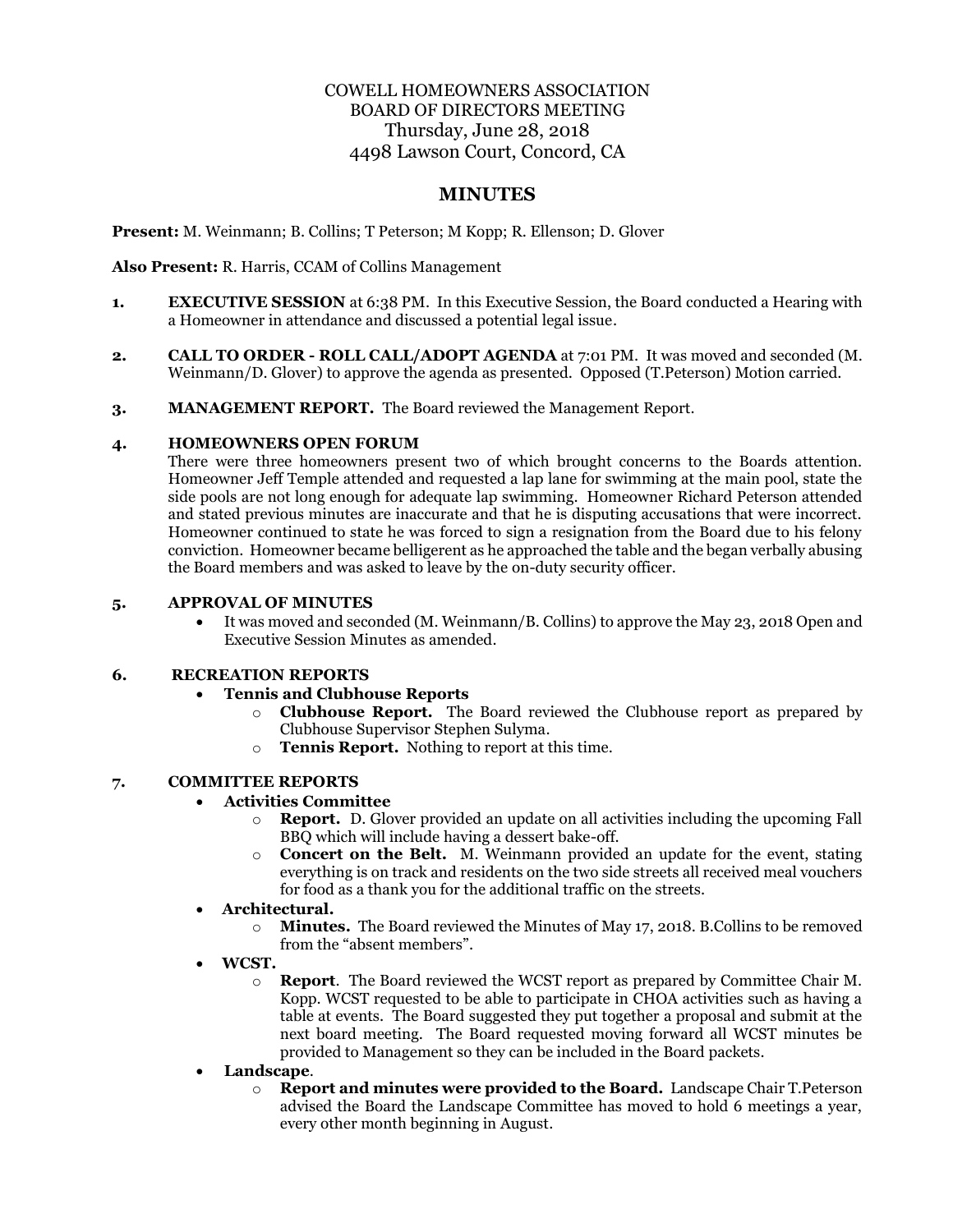- **Communications.** 
	- o **Report.** The Board reviewed the Communications Committee report. The Board and staff were also reminded to stay away from commenting or posting on social media.
- **Facilities.** 
	- o **Report was provided and reviewed by the Board.**
- **Rules.** No Report.
- **Safety and Security.**
	- o The Board reviewed the draft Minutes from the June 19, 2018 meeting.
	- Report of dead hawks were provided to the Board. Fish & Wildlife came to the property to pick the hawks up to determine cause of death.
- **Scout Liaison**
	- o No Report.

# **8. TREASURER'S REPORT**

- **Treasurer's Report.** D.Glover provided an update on the financials and upcoming CD's. Everything is looking good. Draft budget meeting to take place on August 2, 2018. Committee budgets due to D. Glover and R.Harris no later than July 23, 2018.
- **Delinquency Report.** The Board reviewed the Delinquency Report.
- **Lien Approval.** There were no new Liens to approve.
- **Collectability Profile Approval.** There were no new Collectability Profiles to approve.
- **Small Claims Approvals.** There were no new Small Claims to approve.

### **9. NEW BUSINESS**

- **Lap Lane Consideration:** The Board approved to have the lap lane at the main pool during open swim hours. Lifeguards are to be reminded to keep children out of the lane while swimmers are doing laps. Effective June 29,2018.
- **Preschool Lease Renewal:** A three (3) year lease should it be approved by legal was motioned to be approved along rent of \$1100 with a 5% annual increase and \$800 service fees for utilities that are subject to an increase based off actuals to be reviewed yearly. Motion/Second (T.Peterson/D.Glover) Abstain (M.Weinmann) Carried.
- **East Pool Perimeter Fence:** It was Motion/Second (B.Collins/D.Glover) to approve Carrassco Construction for \$12,000 to replace the perimeter fence. Abstain (T. Peterson) Carried.
- **Preschool Playground Structure:** UPSI provided a proposal to completely remove the structure for \$3100. It was Motioned/Second (B.Collins/D.Glover) Abstain (T. Peterson). Carried.
- **Practice Basketball Court:** A & J Fencing provided a proposal for the replacement of the cyclone fence for \$600. It was Motion/Second (B.Collins/D.Glover) to approve once confirmed post and all four (4) sides of cyclone fence are to be replaced. Carried.
- **East Pool Playground Setback:** It was Motion/Second (B.Collins/R.Ellenson) to approve Carrassco Constructions proposal of \$2,625 to remove a portion of the enclosure to bring the setback requirement into compliance per the inspection of the city. Abstain (T.Peterson) Carried.
- **Draft Survey:** Draft was provided to the Board for review.

#### **10. GOOD OF THE ORDER**

- **Address Homeowner Issues Raised in Forum.** Lap lane request was addressed as an agenda item and approved at the main pool.
- **Directors' Comments**
	- o R. Ellenson: No comments.
	- o M. Weinmann: No parking at end of courts seems to be working. Would like the Board to not interrupt when a member has the floor.
	- o D. Glover: Would like to recognize Barry for a great regional meeting. Would like Bill Agnew mentioned in the signal as a good neighbor of the month.
	- o T. Peterson: Wants addendum gone.
	- $\circ$  M. Kopp: Granddaughter made comments about a house on the greenbelt smelling like marijuana while walking. Would like to see no smoking signs on the greenbelt.